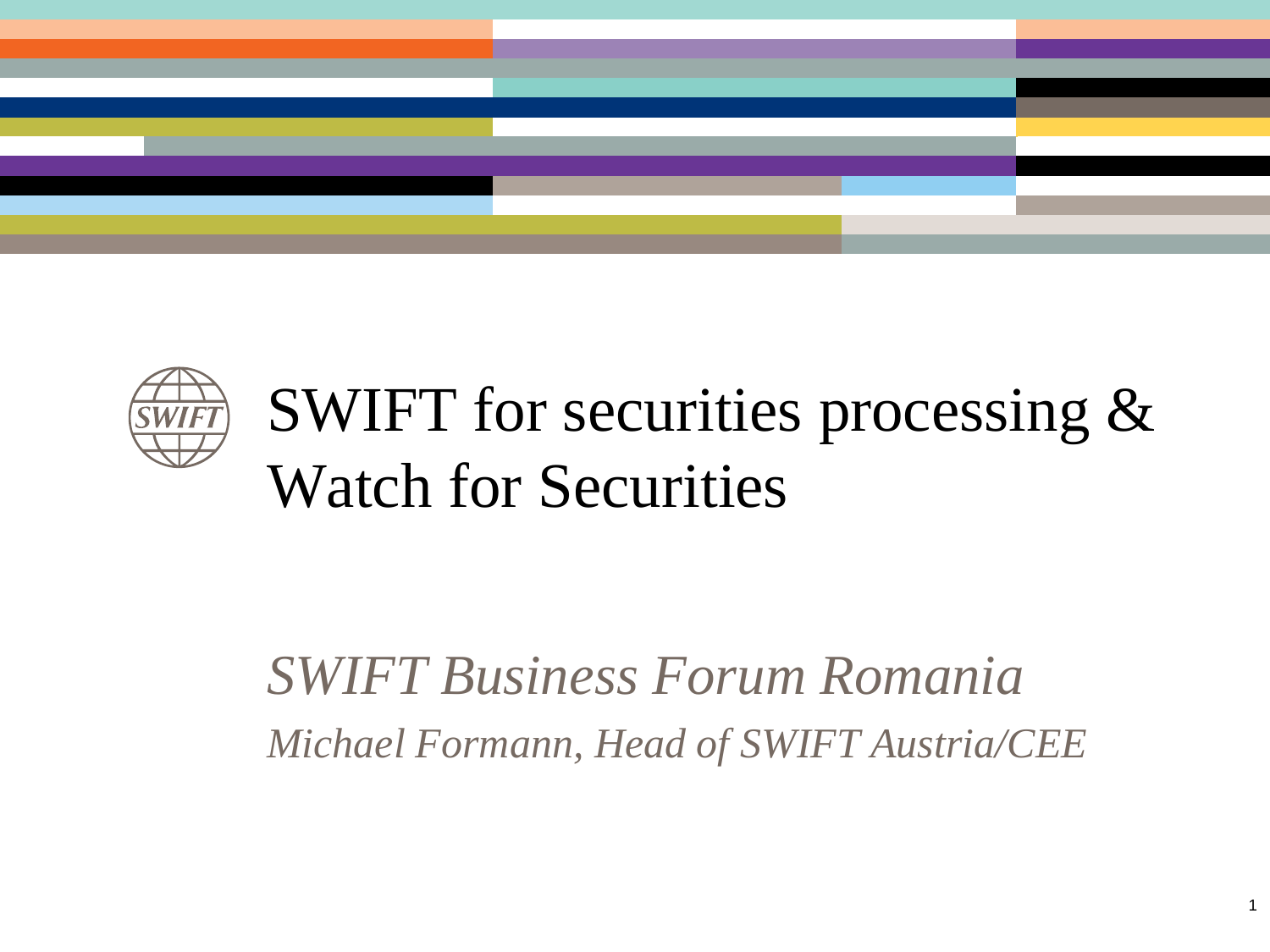### SWIFT broadly used in Securities markets *more than 50% of SWIFT's total traffic is securities messages (2013)*

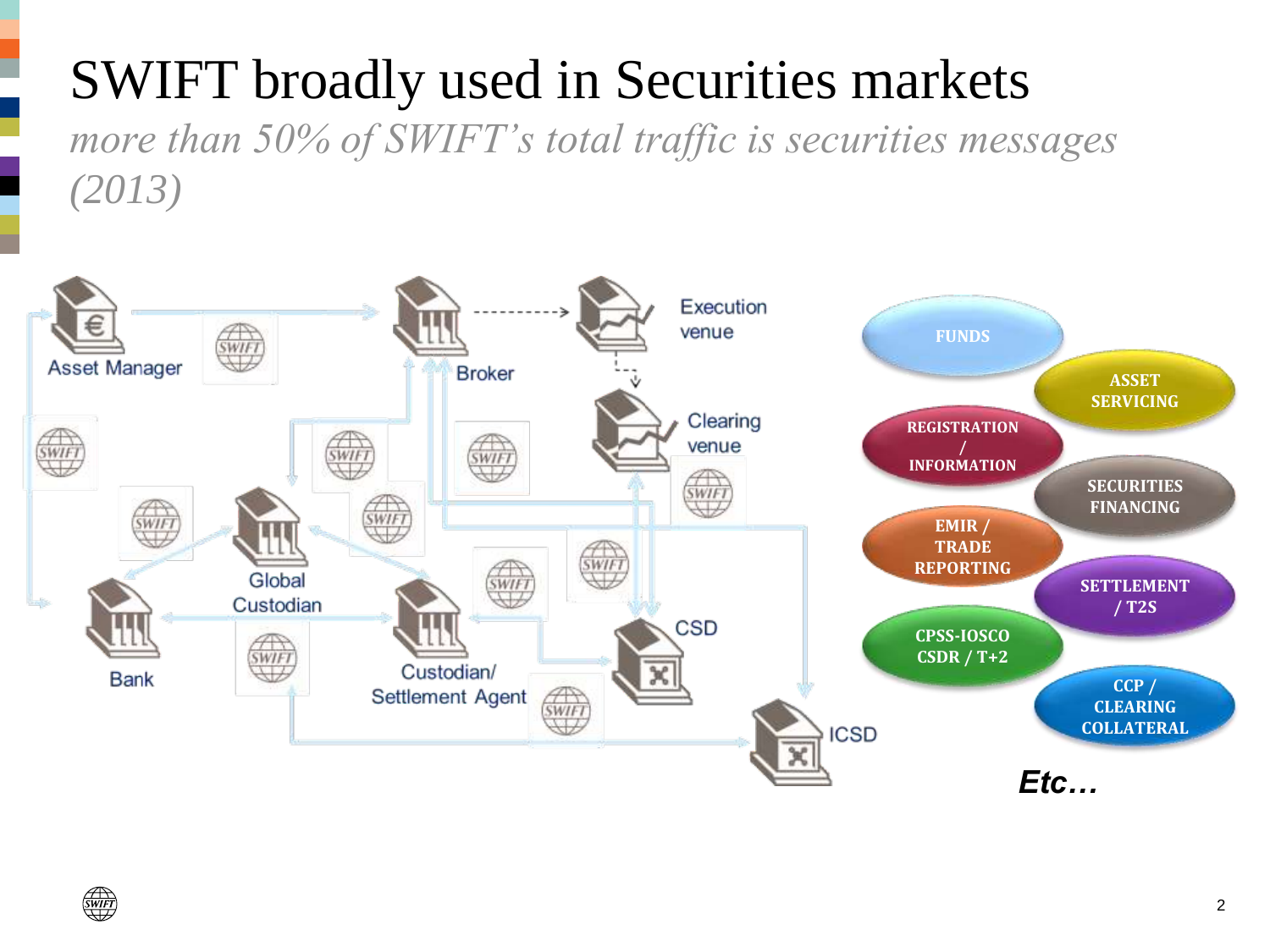



*"SWIFT's unrivalled position as the financial world's communication spine lies in its global nature and flexibility..."* 

Marcus Treacher, Head of e-Commerce Global Transaction Banking, HSBC (Source: SWIFT Sales Conference)

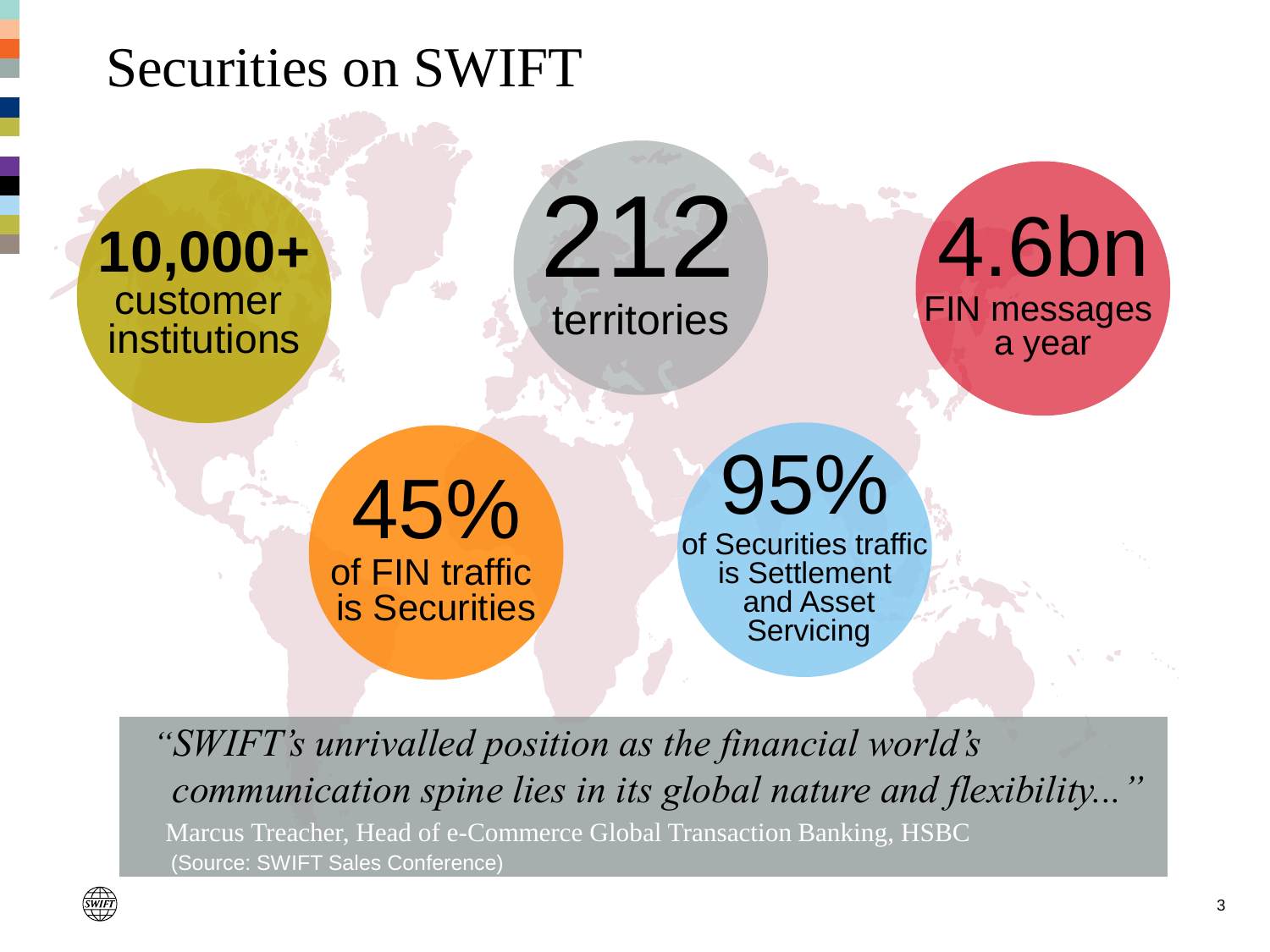### SWIFT Business Intelligence services



The Business Intelligence portfolio is already well-established in cash/payments and trade finance with solutions including:

#### **Watch Analytics**



Solutions for analysing SWIFT messaging flows.

#### **Watch Insights**



User friendly, visual, dynamic and actionable dashboards.

#### **SWIFT Economics**



Economic indicators for Gross Domestic Product (GDP) and Renminbi: SWIFT Index and RMB Tracker.

#### **BI Consulting Services**



Analytical tools, consulting and training to get the most out of your business flows over SWIFT.

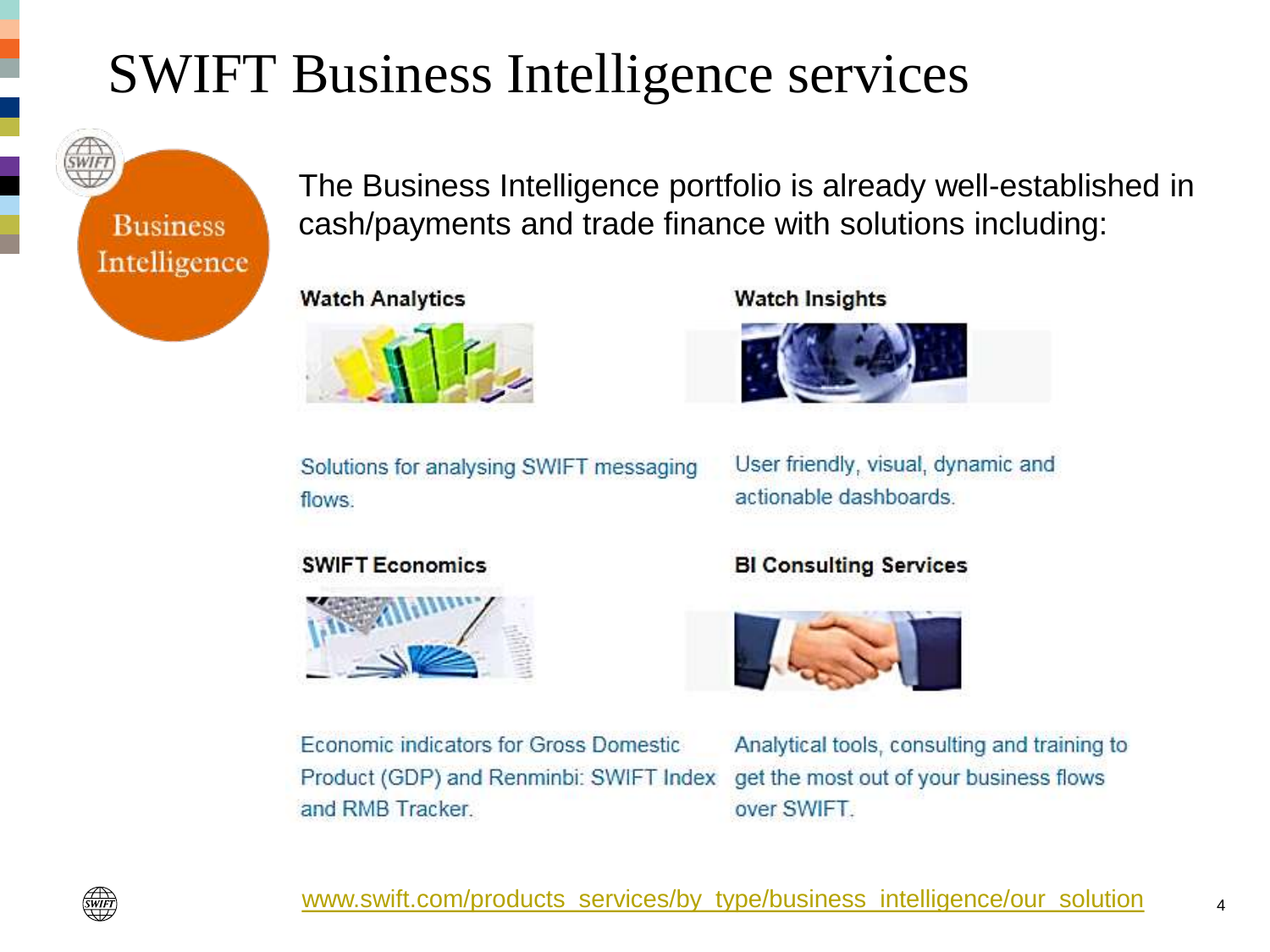### **New**: Watch for Securities

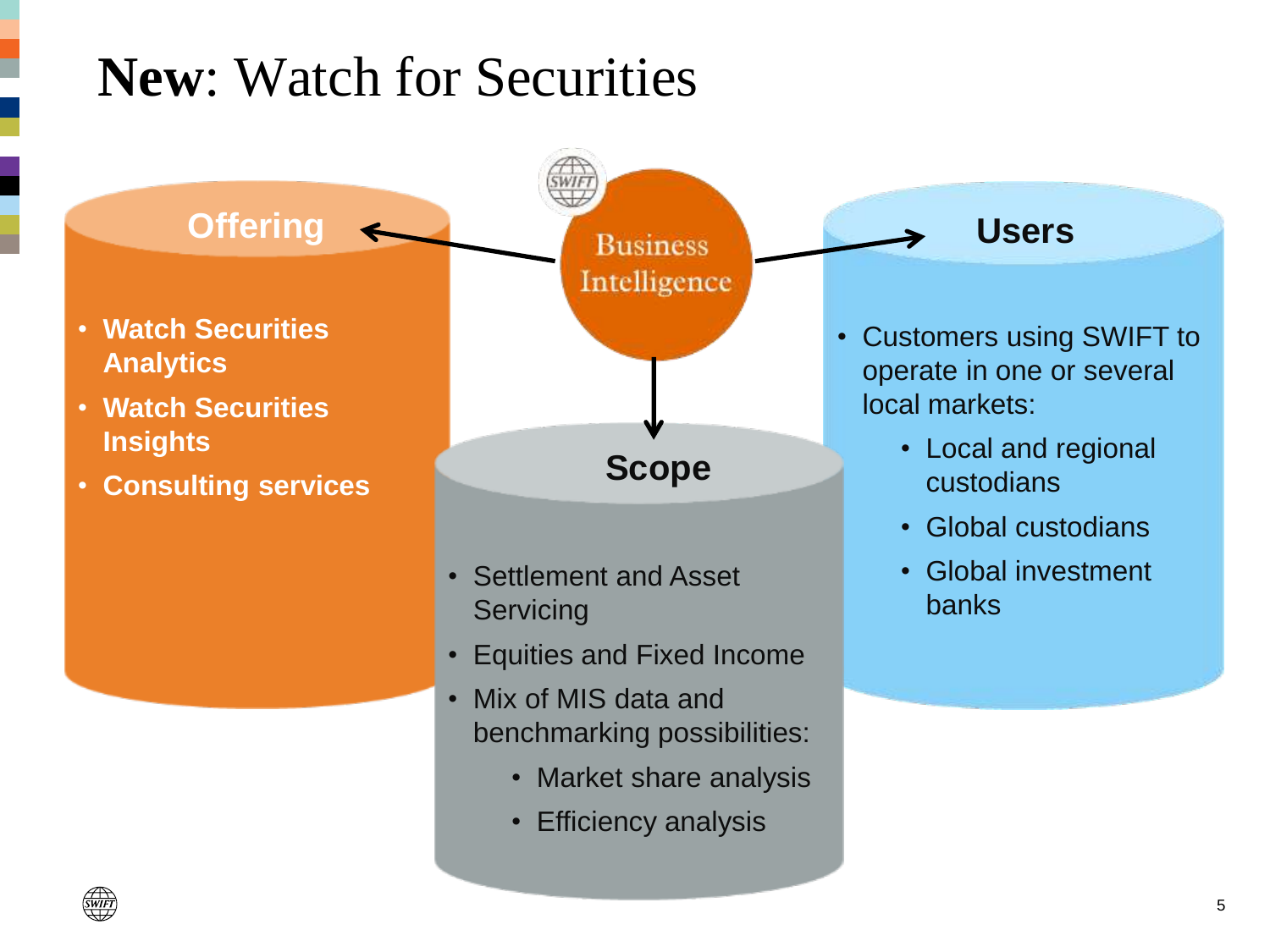## Impact of T2S on financial messaging

*Standards gap analysis*

- **1. PERFORM A GAP ANALYSIS OF CURRENT VERSUS NEW**
- **2. EVALUATE AND SELECT THE BEST IMPLEMENTATION**
- **3. MANAGE STANDARDS DURING IMPLEMENTATION (AND BEYOND)**



A number of MT changes have been made to maintain compatibility with ISO 20022 as it evolves to support the requirements of T2S.

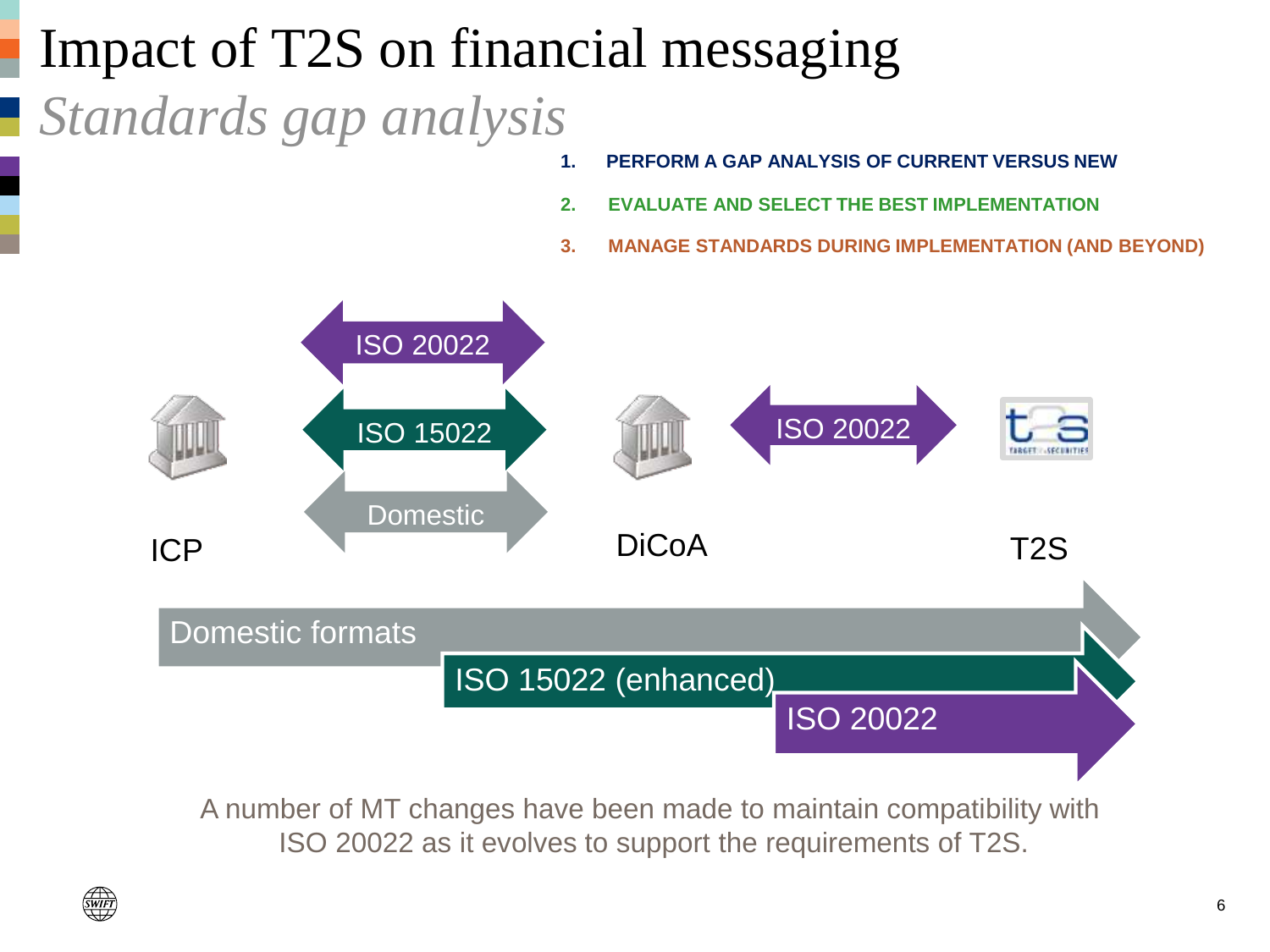



## *… in a nutshell*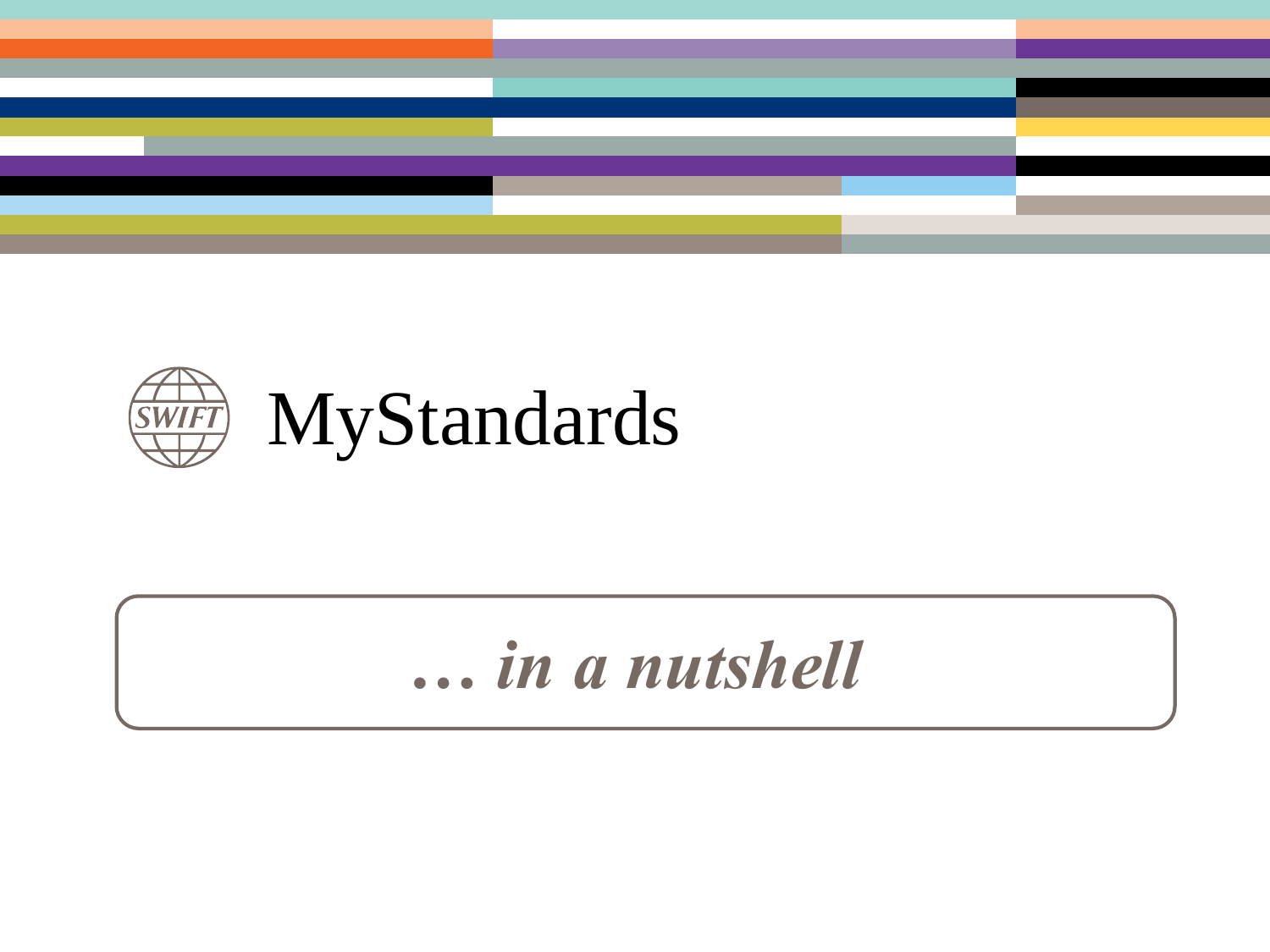